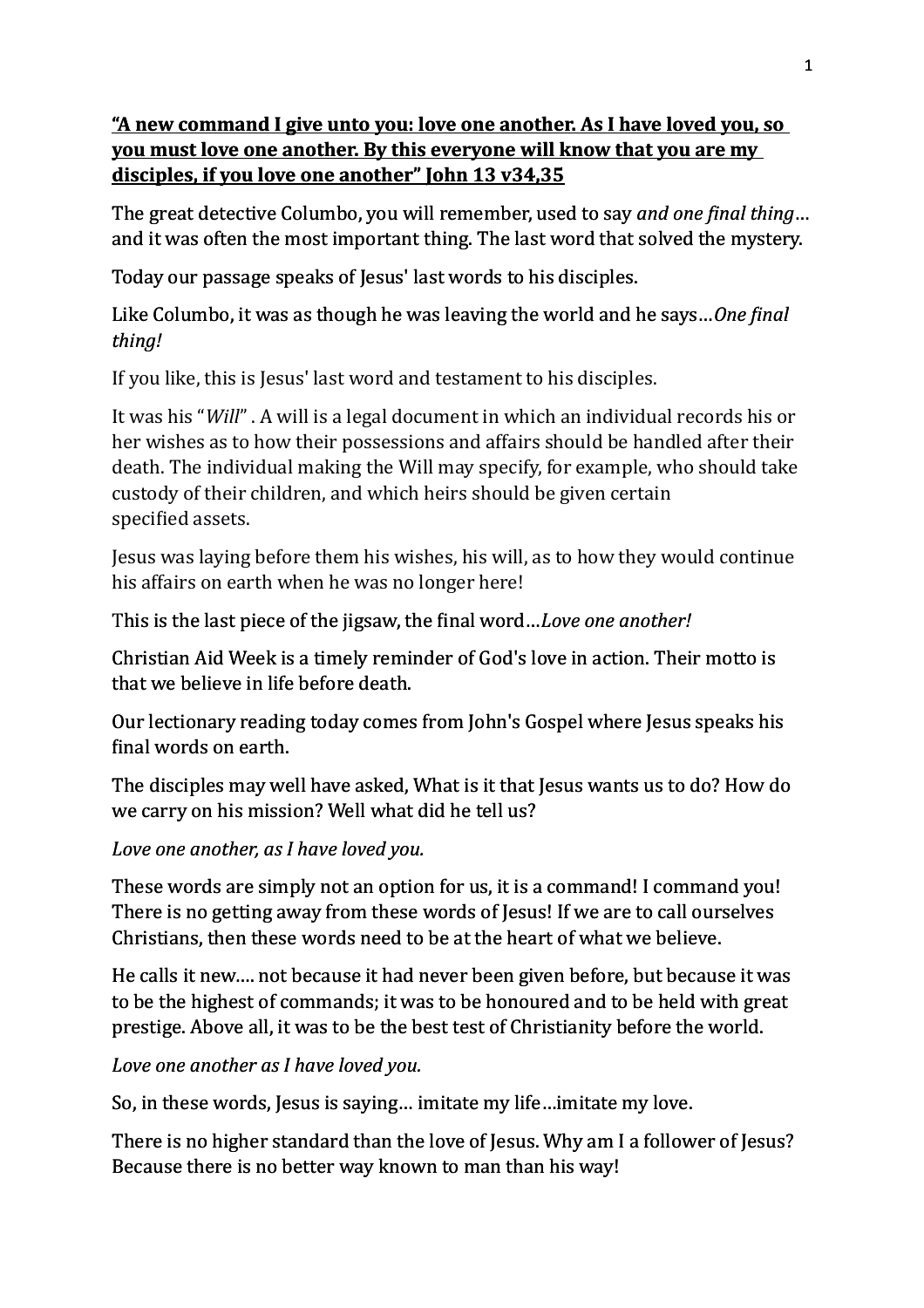But as we look at these words closely, notice that they begin in God's love.

To love we need to be loved!

Jesus said, *as I have loved you, so you must love!* 

He set the bench mark, he set the standard.

On that sunny day, by the lake of Galilee, when he called the fishermen, to be his first disciples, he said simply, *follow me, and I will make you fishers of men*, and now we see his final words to the same disciples, he is saying something very familiar, *as I have loved you, so you love others*.

By following Jesus, we learn how to love others. By looking to his standards, it will reflect upon us.

The big question, do we know how much God loves us? If we don't then this will reflect upon the love we share.

When we are totally secure in God's love, as a child is secure in the love of their parents, so we will want to share this love with others.

Archbishop Desmond Tutu wrote a great wee book simply called *God Has a Dream* and in his book he speaks about love – God's great dream for this world. If anyone wants a read of this, I'll pass it on to you.

As you would imagine he speaks about the Truth and Reconciliation Commission in South Africa. A commission to bring healing to this land, torn apart by racial discrimination. Nelson Mandela led the commission. This gave perpetrators of political crimes the opportunity of amnesty by telling the truth; an opportunity to ask for forgiveness, an opportunity that some took and others did not.

As he writes, he speaks of how some of these people were like monsters. But he says that we are reminded that God's love is not cut off from anyone.

Whether we are good or bad, God's love is unchanging and unchangeable, Like a tireless and long suffering parent, our God is there for us, when we are ready to hear his still, small voice in our lives.

If God can love the cruellest and vilest of individuals, who have committed these atrocious acts of inhumanity, there is hope for us all. As the two criminals were dying on the cross beside Jesus, one reaches out to him and receives mercy, the other scorns and rejects him.

The lovely song goes, the greatest loves is to love yourself.

## To know that you are loved is to

• understand and recognise that you are a worthy and valuable person. It begins here....God values us and loves us.